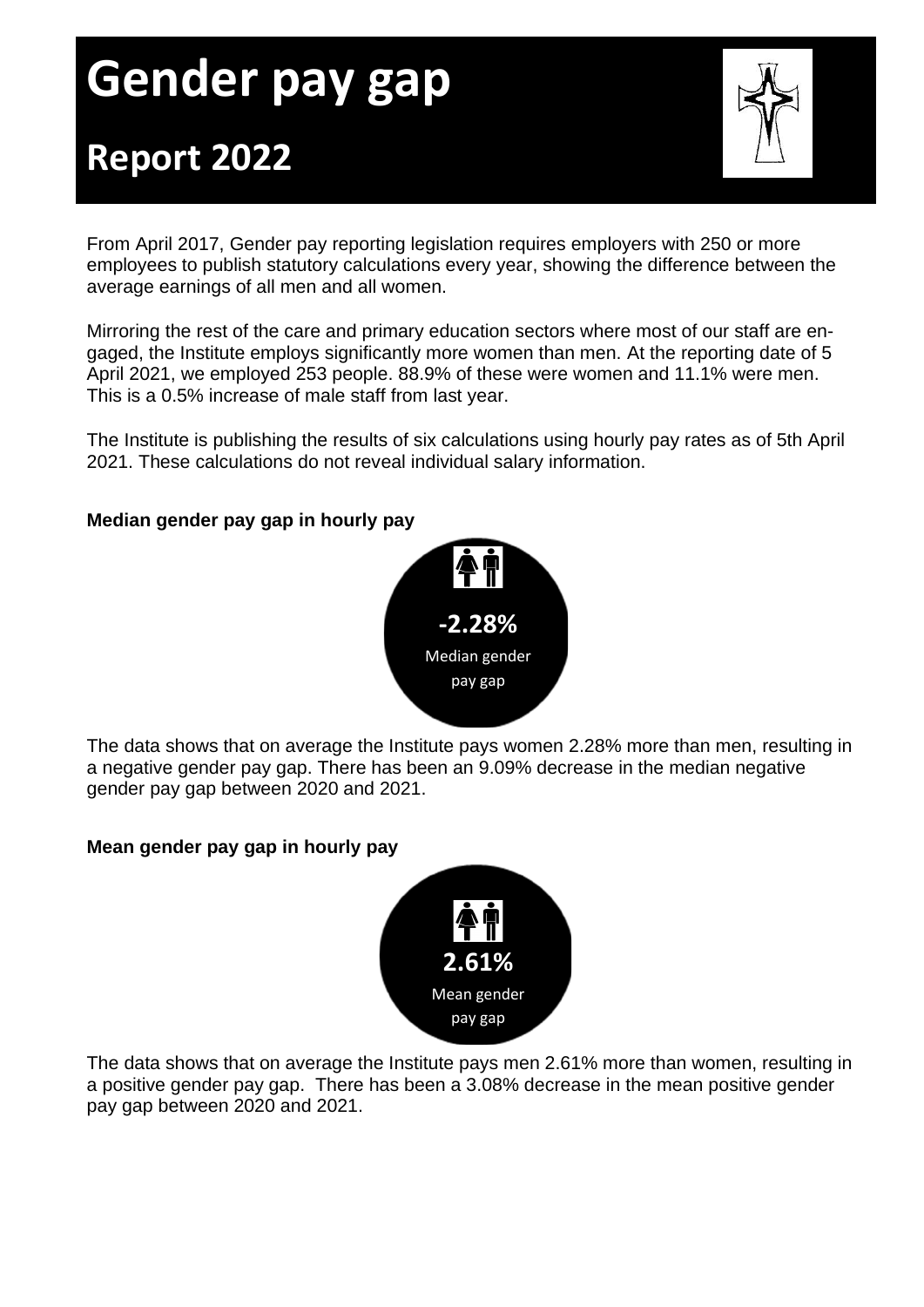#### **Bonus Payments**

The Institute of Our Lady of Mercy has not paid bonuses to any staff and is therefore not reporting the median or mean data or the proportion of males and females receiving a bonus payment, as this is not applicable.

#### **Equal Pay**

It is important to note that a gender pay gap is different to equal pay. Unequal pay is unlawful, and while a gender pay gap is not unlawful it is something to review and address. There can be many causes of a gender pay gap, some of which are not in the control of an employer. Further analysis on the Institute gender pay gap figures is provided below.

Equal pay deals with the pay differences between men and women who carry out the same roles, similar jobs, or work of equal value. The Institute strives to ensure that our rates of pay ensure equality for both men and women carrying out work of equal value.

### **Proportion of males and females in each pay quartile**

We can better understand the gender pay gap when we analyse all male and female roles across the Institute and divide them into four pay bands. The lowest rates of pay are in the first quartile and the highest in the fourth quartile.

#### **2021**

|       | <b>First Quartile</b> | <b>Second Quartile</b> | Third Quartile Fourth Quartile |     |
|-------|-----------------------|------------------------|--------------------------------|-----|
|       |                       |                        |                                |     |
| Men   | $6\%$                 | 17%                    | 2%                             | 13% |
| Women | 94%                   | 83%                    | 98%                            | 87% |

For comparison purposes, the previous year's data is given below:

#### **2020**

|           |    | First Quartile Second Quartile | Third Quartile Fourth Quartile |     |
|-----------|----|--------------------------------|--------------------------------|-----|
|           |    |                                |                                |     |
| Men       | 3% | 21%                            | 5%                             | 15% |
| Women 97% |    | 79%                            | 95%                            | 85% |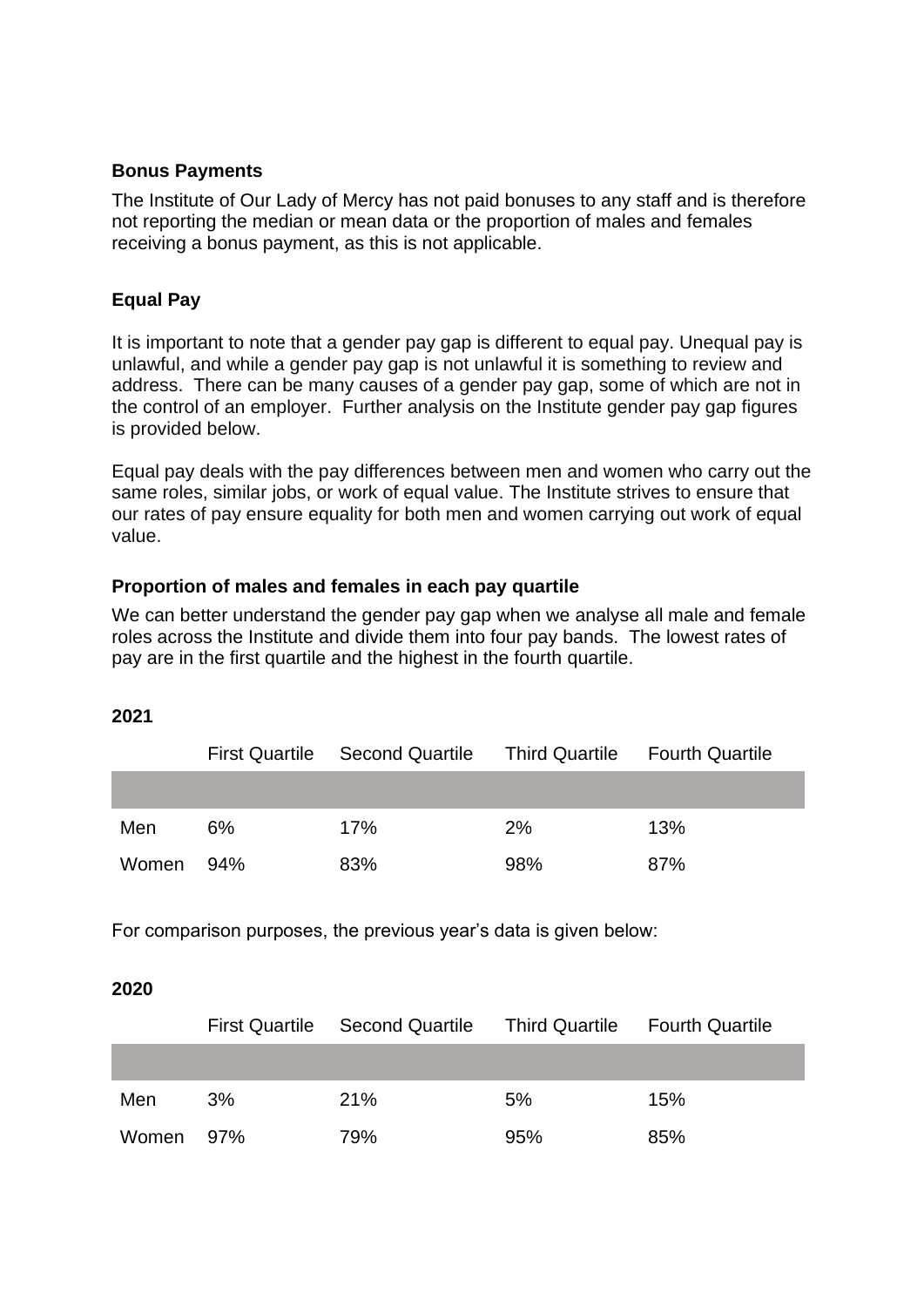| v.<br>×<br>۰. | ۰, |
|---------------|----|
|---------------|----|

|       | <b>First Quartile</b> | <b>Second Quartile</b> | <b>Third Quartile</b> | <b>Fourth Quartile</b> |
|-------|-----------------------|------------------------|-----------------------|------------------------|
|       |                       |                        |                       |                        |
| Men   | 13%                   | 10%                    | 10%                   | 11%                    |
| Women | 87%                   | 90%                    | 90%                   | 89%                    |
|       |                       |                        |                       |                        |
| 2018  |                       |                        |                       |                        |
|       | <b>First Quartile</b> | <b>Second Quartile</b> | <b>Third Quartile</b> | <b>Fourth Quartile</b> |
|       |                       |                        |                       |                        |
| Men   | 8%                    | 12%                    | 16%                   | 14%                    |
| Women | 92%                   | 88%                    | 84%                   | 86%                    |
|       |                       |                        |                       |                        |
| 2017  |                       |                        |                       |                        |
|       | <b>First Quartile</b> | <b>Second Quartile</b> | <b>Third Quartile</b> | <b>Fourth Quartile</b> |
|       |                       |                        |                       |                        |

The 2021 pay quartiles continue to show a very high proportion of female staff across the full pay range (including more females in the third and the fourth quartile/highest paid). There has also been a decrease in the number of female staff in the lowest quartile/lowest paid (against an increase in the number of men in the lower quartile). The second quartile shows an 4% increase in the number of women compared to the 2020 data.

Men 8% 8% 15% 19%

Women 92% 92% 85% 81%

Although we have seen a 0.5% increase in the number of men employed (11.1% of the workforce), this remains a small proportion of the Institutes staff. Such small changes to this group of staff can make a noticeable statistical difference to the overall pay gap figures.

While the median and mean gender pay calculations show slightly different results, the gaps (both positive and negative) have noticeably reduced from last year. This improvement is supported by the increased number of female staff in the third and fourth quartiles. Although the number of men employed in the first/lowest quartile has doubled since last year, most male staff remain in the middle range pay scales. Overall, this accounts for the mean figure favouring men (from a small sample size) and the median figure influenced by a large proportion of female staff occupying higher paid teaching, supervisory and management roles.

Although the figures show both a small positive and negative gender pay gap, we are very pleased this gap has reduced. Taken with previous years' data, our continuing commitment to work towards further pay equality is being demonstrated. It is recognised that meeting a zero mean and median gender pay gap is a very challenging target when many variables make a noticeable statistical difference in a relatively small workforce.